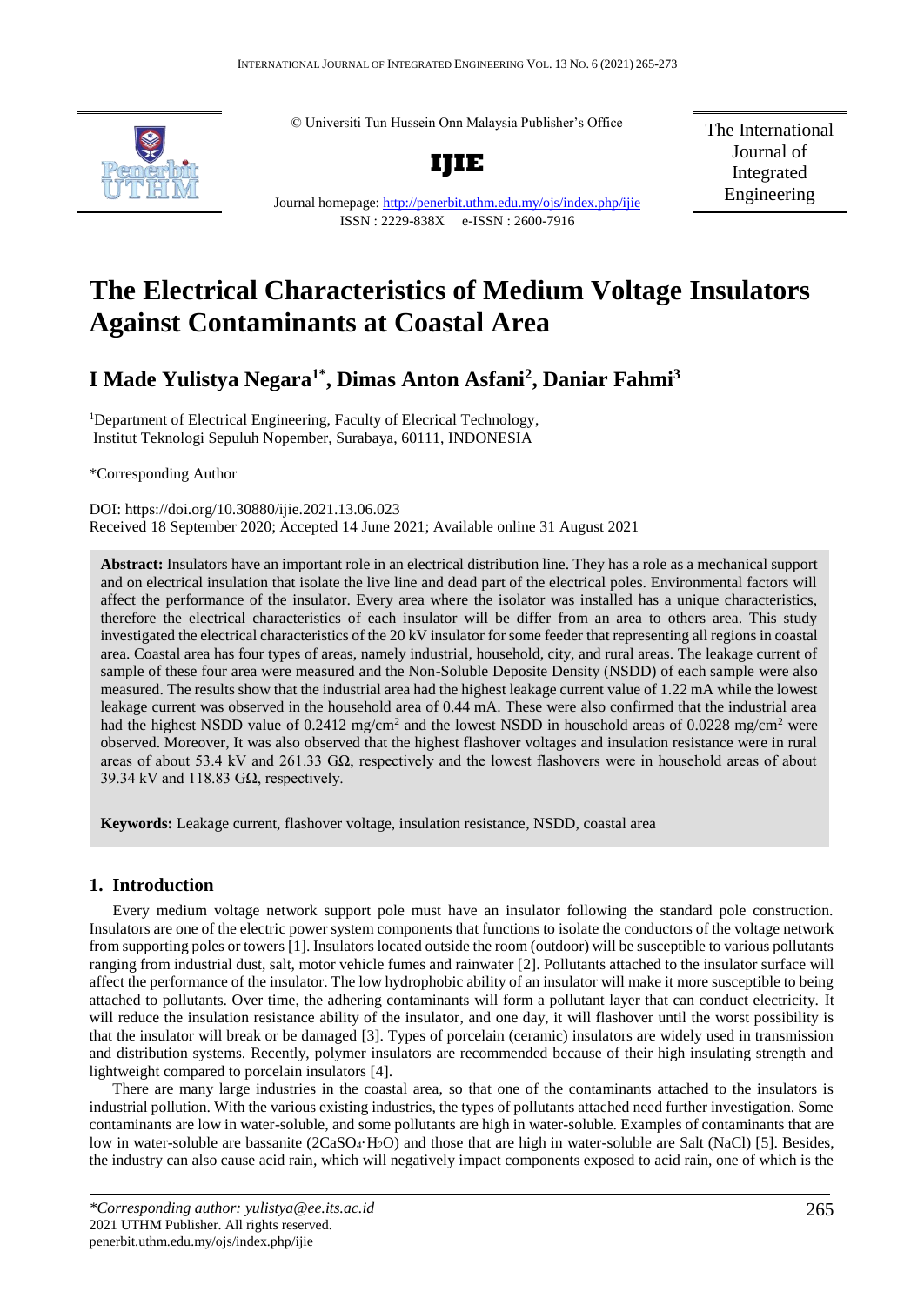insulation. Acid rain will cause the surface of the insulator to become hard and eroded so that the hydrophobic ability of the insulator will decrease. As a result, the insulator will flashover easily, and the leakage current will be higher [6].

With a wide variety of contaminants in the coastal area, it is necessary to study the electrical characteristics of the insulator based on the type of contaminants with samples taken directly from feeders in the coastal area. Therefore, a study was conducted on the electrical characteristics of the 20 kV insulator for each feeder that representing all areas in the coastal area. The insulator will be tested at the high voltage laboratory of the ITS Electrical Engineering Department to determine the characteristics of the insulator. The tests to be carried out include testing the leakage current, flashover voltage, and insulation resistance. The leakage current test will be carried out by stressed voltage at different levels and It will result in a different value of leakage current.

Meanwhile, the flashover voltage test will be carried out by continuously applying voltage and increasing until the insulator flashes over. At that voltage level, data can be used to determine its characteristics [7]. Through the analysis of the insulators, a better attitude can be carried out in terms of insulator maintenance, such as washing the insulators when in industrial areas experiencing rain which is likely to be acid rain. Besides, if the insulator is installed in an area that is hot enough, it can be recommended that silicone insulator because of its high hydrophilic ability [8].

#### **2. Methodology**

#### **2.1 Insulator Sample Classification**

The first method that needs to be done is to classify the insulator samples that have been collected. Insulator samples collected are the result of an operation or used in the electric power distribution network. The distribution network has rating of 20 kV Voltage. Before testing the insulator, each insulator sample needs to be classified first. The classification is based on a literature study. All samples of insulators collected representing 15 feeders were classified based on the types of areas, including feeders in industrial areas that have FI1 to FI5, feeders in household areas have FR1 to FR3, feeders in city areas have FP1 to FP4, and feeders in rural areas have FD1 to FD3.

#### **2.2 Leakage Current Testing**

In the leakage current test, the insulator will be given various high-voltage AC variations. Voltage variations include 5 kV, 10 kV, 15 kV, 20 kV, and 25 kV. Before testing, the grounding wire must be connected to the crimped end fitting. Then, the CT 50/5 grounding cable is installed so that the current passing through the cable in the sense that the leakage current can be detected. A multimeter is installed to read currents of milli amperes of the leakage current. The leakage current test circuit model is shown in Figure 1.



**Fig. 1 - Leakage current testing circuit**

#### **2.3 Flashover Voltage Testing**

The flashover voltage test was carried out using the American Standard Test Method, ASTM-D149, with the most common method, namely the Short Time Test [9]. The working principle of the method is that the insulator is tested for dielectric strength until it reaches the maximum limit of breakdown by increasing the high voltage AC gradually and slowly from 0 kV. A sign that the insulator has broken through is an electric arc that is generally accompanied by a popping sound. Figure 2 shows the flashover voltage test model.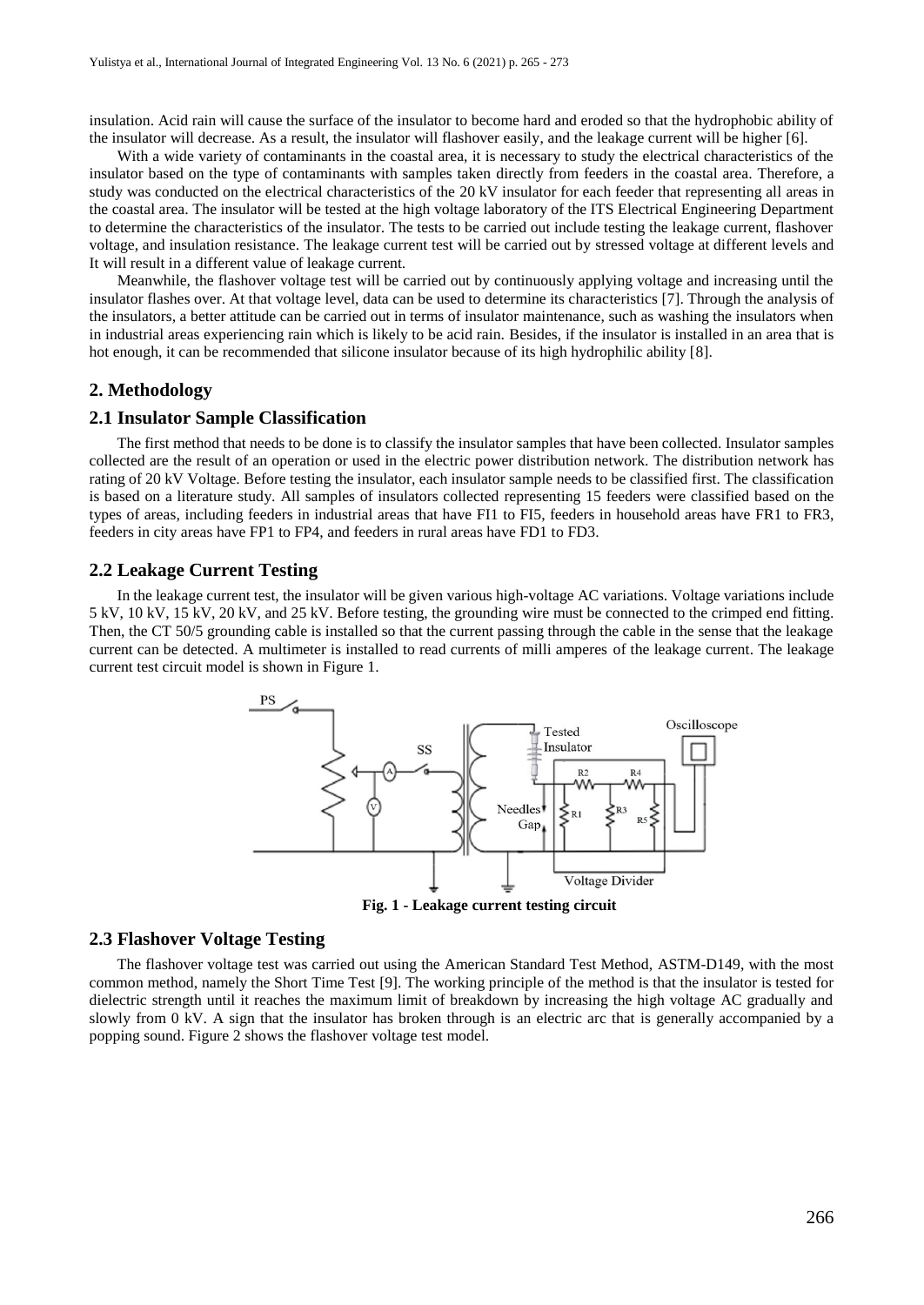

**Fig. 2 - Flashover voltage testing circuit**

#### **2.4 Insulation Resistance Testing**

Insulation resistance testing of the insulator using direct voltage generation (DC) or generally using a tool called Megger (Mega Ohm Meter). The current will flow on the surface and inside of the insulator when a high DC voltage is applied. The current flowing through the insulator surface is called the surface current, while the current flowing through the insulator inside is called the volume current. The working principle of this megger is the same as an ordinary ohmmeter, but the voltage given is much greater with a capacity of tens of kilovolts.

#### **2.5 Non Soluble Deposite Density (NSDD) Value Calculation**

NSDD is the amount of non-soluble residue remove from a given surface of the insulator devided by the area of this surface. NSDD is normally used to measure the severity of site pollution severity.

The NSDD (Non-Soluble Deposit Density) method is a method that aims to calculate the level of pollutants that do not contain salt content and are insoluble in water, for example, motor vehicle fumes, factory fumes, cement dust. The surface area of the porcelain insulator is 2197.8 cm<sup>2</sup>. Equation 1 describes the equation for the NSDD method.

$$
NSDD = \frac{m_1 - m_2}{A} \left( \frac{mg}{cm^2} \right) \tag{1}
$$

where:

 $m_1$  = filter paper mass before filtering (mg)  $m_2$  = filter paper mass after filtering (mg)  $A =$  insulator surface area  $(cm<sup>2</sup>)$ 

#### **3. Results and Discussion**

#### **3.1 Leakage Current Testing**

Table 1 to 5 are the leakage current test results based on the type of area.

**Table 1 - Leakage current test result base on industrial area supplier**

| FI1                    |                                   |                        | FI3                               | FI5                    |                                   |
|------------------------|-----------------------------------|------------------------|-----------------------------------|------------------------|-----------------------------------|
| <b>Voltage</b><br>(kV) | Leakage<br><b>Current</b><br>(mA) | <b>Voltage</b><br>(kV) | Leakage<br><b>Current</b><br>(mA) | <b>Voltage</b><br>(kV) | Leakage<br><b>Current</b><br>(mA) |
| 4,99                   | 0,10                              | 5,05                   | 0,10                              | 5,05                   | 0,10                              |
| 10,11                  | 0,23                              | 10,11                  | 0,28                              | 10,03                  | 0,25                              |
| 15,02                  | 0,46                              | 15,00                  | 0.51                              | 15,13                  | 0,55                              |
| 20,17                  | 0,79                              | 20,23                  | 0,86                              | 20,06                  | 0,94                              |
| 24,96                  | 1,06                              | 25,05                  | 1,21                              | 25,02                  | 1,35                              |

**Table 2 - (Continuation). Leakage current test result base on industrial area supplier**

| FI2             |                                   |                        | FI4                               |
|-----------------|-----------------------------------|------------------------|-----------------------------------|
| Voltage<br>(kV) | Leakage<br><b>Current</b><br>(mA) | <b>Voltage</b><br>(kV) | Leakage<br><b>Current</b><br>(mA) |
| 5,09            | 0,08                              | 5,03                   | 0,13                              |
| 10,15           | 0,15                              | 10,17                  | 0,24                              |
| 15,06           | 0.31                              | 15,10                  | 0,50                              |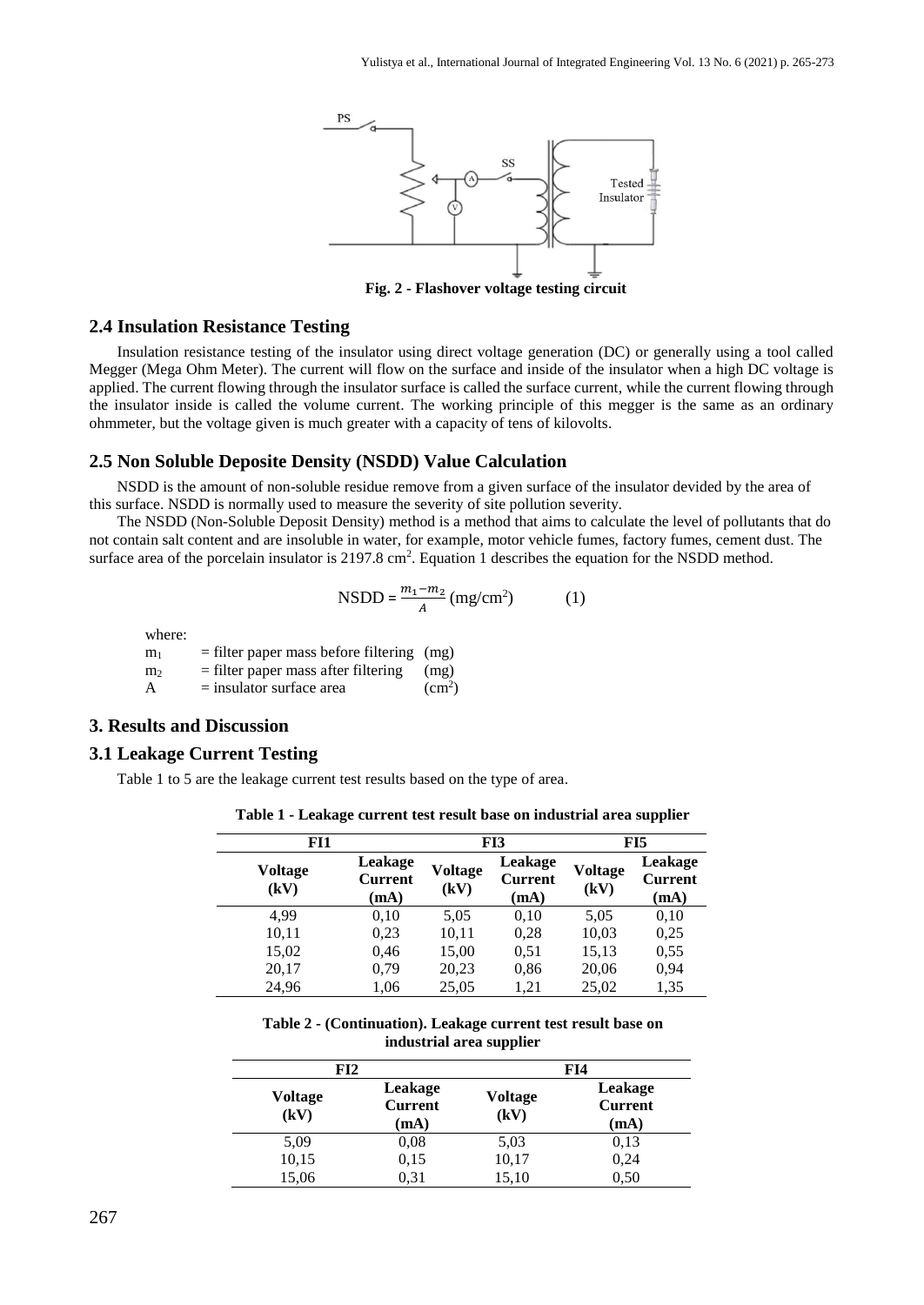| 1.53      | 20 T.Q<br>. | $0.87\,$ |  |
|-----------|-------------|----------|--|
| Flashover | --          |          |  |

| . | ver<br><b>THOTTO</b> LAT | . .<br> |  |
|---|--------------------------|---------|--|
|   |                          |         |  |

**FR1 FR2 FR3 Voltage (kV) Leakage Current (mA) Voltage (kV) Leakage Current (mA) Voltage (kV) Leakage Current (mA)** 5,21 0,08 5,04 0,07 5,11 0,10 10,10 0,09 10,07 0,11 10,09 0,13 15,15 0,19 15,02 0,17 15,08 0,23 20,09 0,32 20,05 0,25 20,10 0,36 25,16 0,48 25,08 0,32 25,12 0,53

**Table 3 - Leakage current test result base on household area supplier**

**Table 4 - Leakage current test result base on city supplier**

|                        | FP1                               | FP2                    |                                   | FP3                    |                                   | FP4                    |                                   |
|------------------------|-----------------------------------|------------------------|-----------------------------------|------------------------|-----------------------------------|------------------------|-----------------------------------|
| <b>Voltage</b><br>(kV) | Leakage<br><b>Current</b><br>(mA) | <b>Voltage</b><br>(kV) | Leakage<br><b>Current</b><br>(mA) | <b>Voltage</b><br>(kV) | Leakage<br><b>Current</b><br>(mA) | <b>Voltage</b><br>(kV) | Leakage<br><b>Current</b><br>(mA) |
| 5,03                   | 0,13                              | 5.03                   | 0,09                              | 5,03                   | 0.15                              | 5,08                   | 0,11                              |
| 10,07                  | 0.19                              | 10,04                  | 0.13                              | 10,16                  | 0,23                              | 10,02                  | 0.16                              |
| 15,00                  | 0.29                              | 15,08                  | 0,21                              | 15,02                  | 0,34                              | 15,11                  | 0,29                              |
| 20,05                  | 0.43                              | 20,09                  | 0,30                              | 20,17                  | 0,50                              | 20,12                  | 0,44                              |
| 25,10                  | 0.57                              | 25,19                  | 0,38                              | 25,17                  | 0.66                              | 25,16                  | 0,57                              |

**Table 5 - Leakage current test result base on rural supplier**

| FD1                    |                                   |                        | FD2                               |                        | FD <sub>3</sub>                   |
|------------------------|-----------------------------------|------------------------|-----------------------------------|------------------------|-----------------------------------|
| <b>Voltage</b><br>(kV) | Leakage<br><b>Current</b><br>(mA) | <b>Voltage</b><br>(kV) | Leakage<br><b>Current</b><br>(mA) | <b>Voltage</b><br>(kV) | Leakage<br><b>Current</b><br>(mA) |
| 5,00                   | 0,13                              | 5,05                   | 0,21                              | 5,09                   | 0,09                              |
| 10,05                  | 0,17                              | 10,08                  | 0,29                              | 10,12                  | 0,13                              |
| 15,06                  | 0,27                              | 15,01                  | 0,47                              | 15,08                  | 0,23                              |
| 20,18                  | 0,39                              | 20,01                  | 0.68                              | 20,10                  | 0,36                              |
| 25,01                  | 0,47                              | 25,02                  | 0,87                              | 25,14                  | 0,50                              |

After analyzing each area, a conclusion can be drawn regarding the ratio of leakage currents between areas. Based on the average value of the leakage current, the industrial area has the highest leakage current level, while the household area has the lowest leakage current level. Table 6 and Figure 3 shows a table and a graph for ranking the leakage currents from highest to lowest.

**Table 6 - Leakage current each area**

| Rank | Area       | Leakage Current Average Value<br>(mA) |
|------|------------|---------------------------------------|
|      | Industrial | 1,22                                  |
|      | Rural      | 0,61                                  |
| 3    | City       | 0,55                                  |
|      | Household  | 0.44                                  |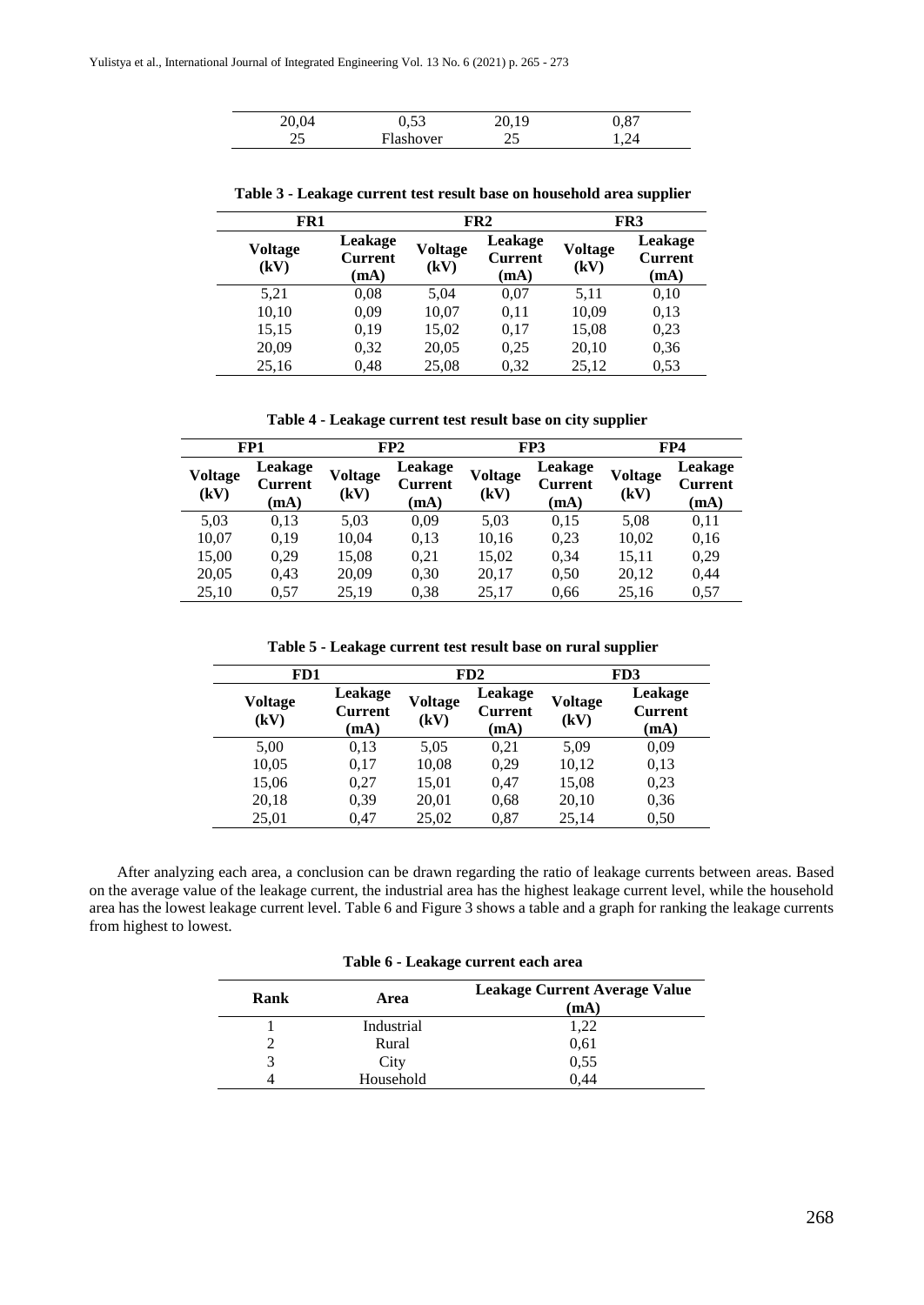

**Fig. 3 - Leakage current value graph for all areas**

# **3.2 Flashover Voltage Testing**

The AC high-voltage generation circuit at the High Voltage Laboratory of the Electrical Engineering Department of FTE ITS can only be applied at 100 kV. This limitation is in accordance with the rating and capacity of the test transformer to avoid damage to the equipment. Table 7 to 10 show the results of the flashover voltage test based on the type of area:

| <b>Supplier</b> | <b>Flashover Voltage (kV)</b> |
|-----------------|-------------------------------|
| FI1             | 56,04                         |
| FI3             | 57                            |
| FI5             | 52                            |
| FI2             | 24,42                         |
| FI4             | 25,91                         |

**Table 8 - Flashover voltage test result in household supplier**

| <b>Supplier</b> | <b>Flashover Voltage (kV)</b> |
|-----------------|-------------------------------|
| FR1             | 39                            |
| FR2             | 38                            |
| FR3             | 41.03                         |
|                 |                               |

| <b>Supplier</b> | <b>Flashover Voltage (kV)</b> |
|-----------------|-------------------------------|
| FP1             | 40                            |
| FP2             | 60                            |
| FP3             | 48                            |
| FP4             | 58                            |

| Table 10 - Flashover voltage test result in rural supplier |  |  |  |  |
|------------------------------------------------------------|--|--|--|--|
|------------------------------------------------------------|--|--|--|--|

| <b>Supplier</b> | <b>Flashover Voltage (kV)</b> |
|-----------------|-------------------------------|
| FD1             | 64                            |
| FD2             | 44                            |
| FD3             |                               |

Based on the average flashover voltage value, rural area is an area with the highest flashover voltage levels while household areas have the lowest flashover voltage levels. Table 11 and Figure 4 show flashover voltage rating from highest to lowest: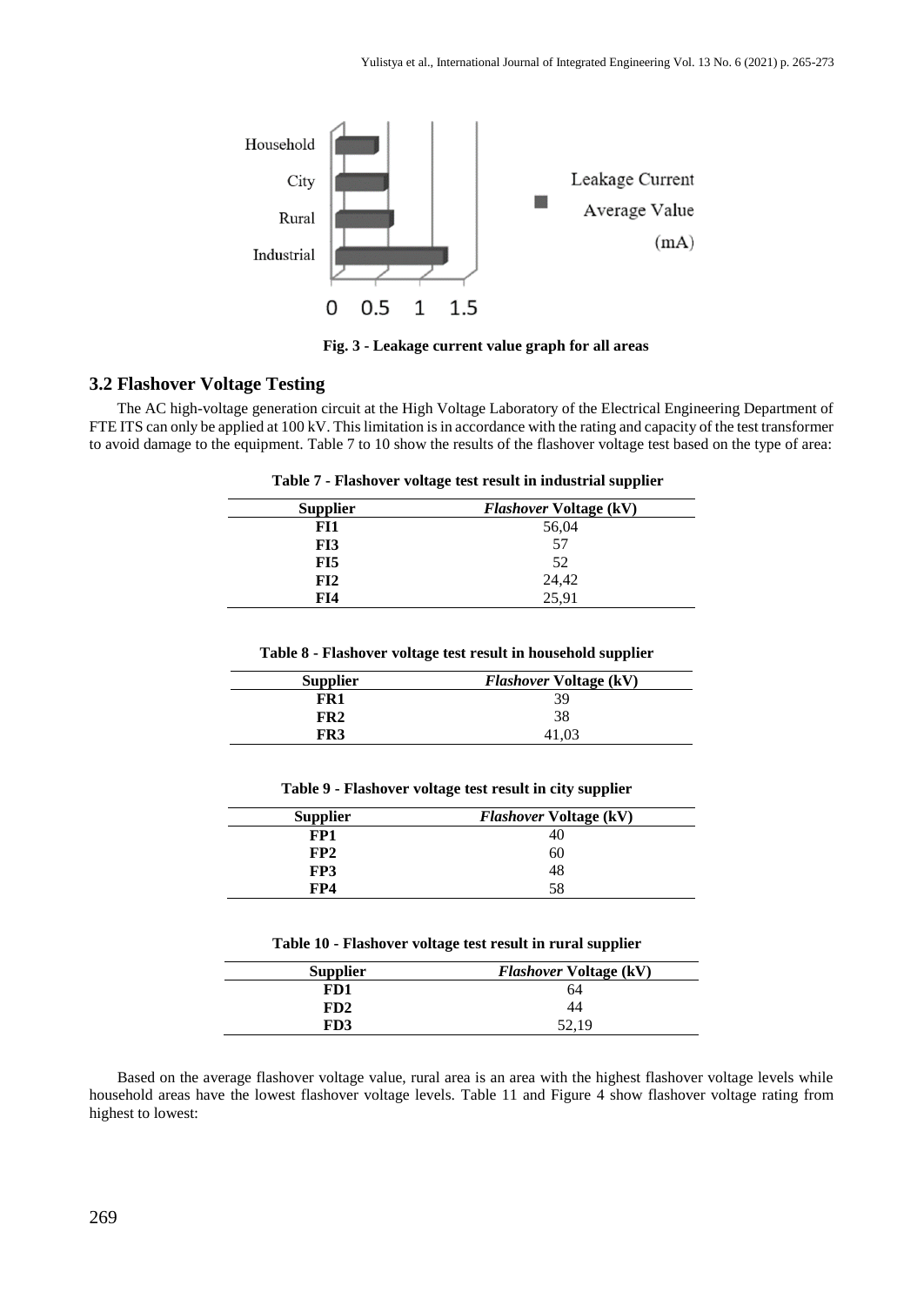| Rank                                     | Area                | <b>Flashover Voltage</b><br><b>Average Value (kV)</b> |
|------------------------------------------|---------------------|-------------------------------------------------------|
| 1                                        | Rural               | 53,40                                                 |
| $\overline{c}$                           | City                | 51,50                                                 |
| $\overline{3}$                           | Industrial          | 43,07                                                 |
| 4                                        | Household           | 39,34                                                 |
| Household<br>City<br>Rural<br>Industrial | 60<br>20<br>40<br>U | Flashover Votage<br>Average Value<br>(mA)             |

|  |  |  |  | Table 11 - Flashover voltage each area |  |  |  |
|--|--|--|--|----------------------------------------|--|--|--|
|--|--|--|--|----------------------------------------|--|--|--|

**Fig. 4 - Flashover voltage value graph for all areas**

#### **3.3 Isolation Resistance Testing**

In the insulation resistance test, the applied voltage is 5000 VDC and waited for 1 minute. This procedure is in accordance with the IEEE 43 year 2000 standard, where for equipment with an operating voltage of more than 12000 volts, a DC voltage of 5000 volts is applied [10]. Table 12 to 15 are the results of the insulation resistance test based on the type of area:

|                 | <b>Insulation Resistance (GQ)</b> |      |      |  |
|-----------------|-----------------------------------|------|------|--|
| <b>Supplier</b> | 15 s                              | 30 s | 60 s |  |
| FD1             | 201                               | 254  | 266  |  |
| FD3             | 30,5                              | 36,7 | 36,9 |  |
| F <sub>D5</sub> | 37,7                              | 48,1 | 52,5 |  |
| FD2             | 168                               | 176  | 199  |  |
| FD4             | 367                               | 456  | 468  |  |

**Table 12 - Industrial supplier insulation resistance test result**

|  | Table 13 - Household supplier insulation resistance test result |  |  |  |  |  |
|--|-----------------------------------------------------------------|--|--|--|--|--|
|--|-----------------------------------------------------------------|--|--|--|--|--|

|                 | <b>Insulation Resistance (GQ)</b> |            |      |  |
|-----------------|-----------------------------------|------------|------|--|
| <b>Supplier</b> | 15 s                              | 30 s       | 60 s |  |
| FR1             | 20,8                              | 22.4       | 23.4 |  |
| FR <sub>2</sub> | 141                               | <b>200</b> | 285  |  |
| FR3             | 33                                |            |      |  |

**Table 14 - City supplier insulation resistance test result**

|                 | <b>Insulation Resistance (GQ)</b> |      |      |  |  |
|-----------------|-----------------------------------|------|------|--|--|
| <b>Supplier</b> | 15 s                              | 30 s | 60 s |  |  |
| FP1             | 120                               | 170  | 217  |  |  |
| FP2             | 64                                | 70.9 | 82,7 |  |  |
| FP3             | 67,4                              | 71,6 | 85,4 |  |  |
| FP3             | 84.                               |      | 106  |  |  |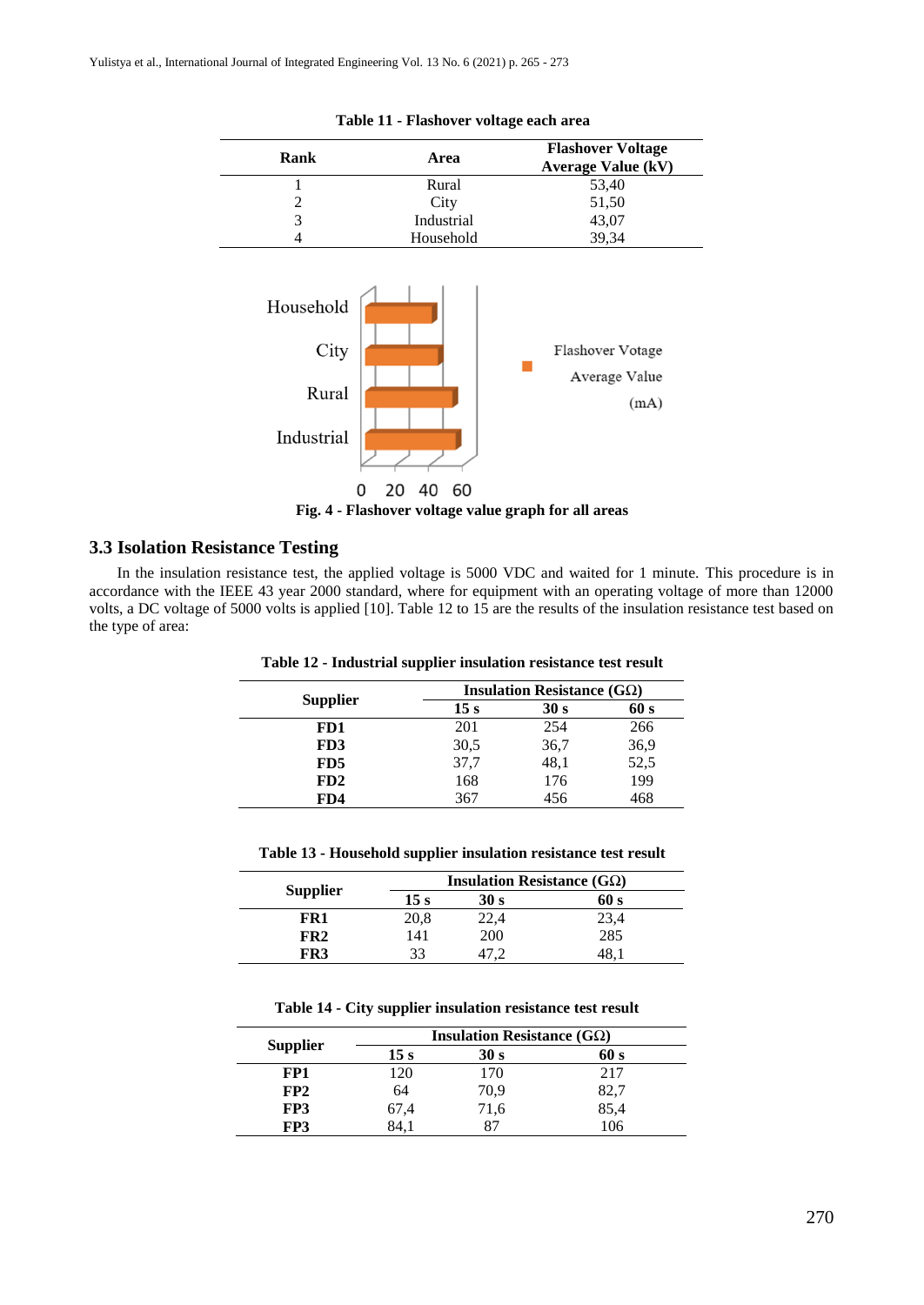| <b>Supplier</b> |      | Insulation Resistance $(G\Omega)$ |      |
|-----------------|------|-----------------------------------|------|
|                 | 15 s | 30 s                              | 60 s |
| FD1             | 113  | 128                               | 131  |
| FD2             | 192  | 300                               | 448  |
| FD3             | 183  | 191                               | 205. |

**Table 15 - Rural supplier insulation resistance test result**

Based on the average value of isolation resistance, rural areas have the highest level of the isolation resistance, while household areas have the lowest level of isolation resistance. Table 16 and Figure 5 show the flashover voltage rating from highest to lowest.

| Rank                        | Area       | <b>Insulation Resistance</b><br>Average Value $(G\Omega)$ |
|-----------------------------|------------|-----------------------------------------------------------|
| ss 1                        | Rural      | 261,33                                                    |
| $\mathcal{D}_{\mathcal{L}}$ | Industrial | 204,48                                                    |
| 3                           | City       | 122,78                                                    |
|                             | Household  | 118,83                                                    |



**Fig. 5 - Insulation resistance value graph for all areas**

# **3.4 NSDD Value Calculation**

NSDD calculations were carried out using a plain white cotton cloth used as a filter media for insulating pollutants. Before filtering out pollutants, cotton cloth is weighed using digital scales. Each area is sampled from an insulator, and then the NSDD value is calculated using equation 1. Table 17 is the result of the NSDD calculation for the entire coastal area.

| Table 17 - NSDD value calculation |                            |                                      |                       |  |
|-----------------------------------|----------------------------|--------------------------------------|-----------------------|--|
| Area                              | Leakage<br>Current<br>(mA) | <b>NSDD</b><br>(mg/cm <sup>2</sup> ) | pollutant<br>category |  |
| Industrial                        | 1,35                       | 0,2412                               | Mid                   |  |
| City                              | 0,66                       | 0,0810                               | Slight                |  |
| Rural                             | 0,47                       | 0,0648                               | Slight                |  |
| Household                         | 0,32                       | 0,0228                               | Slight                |  |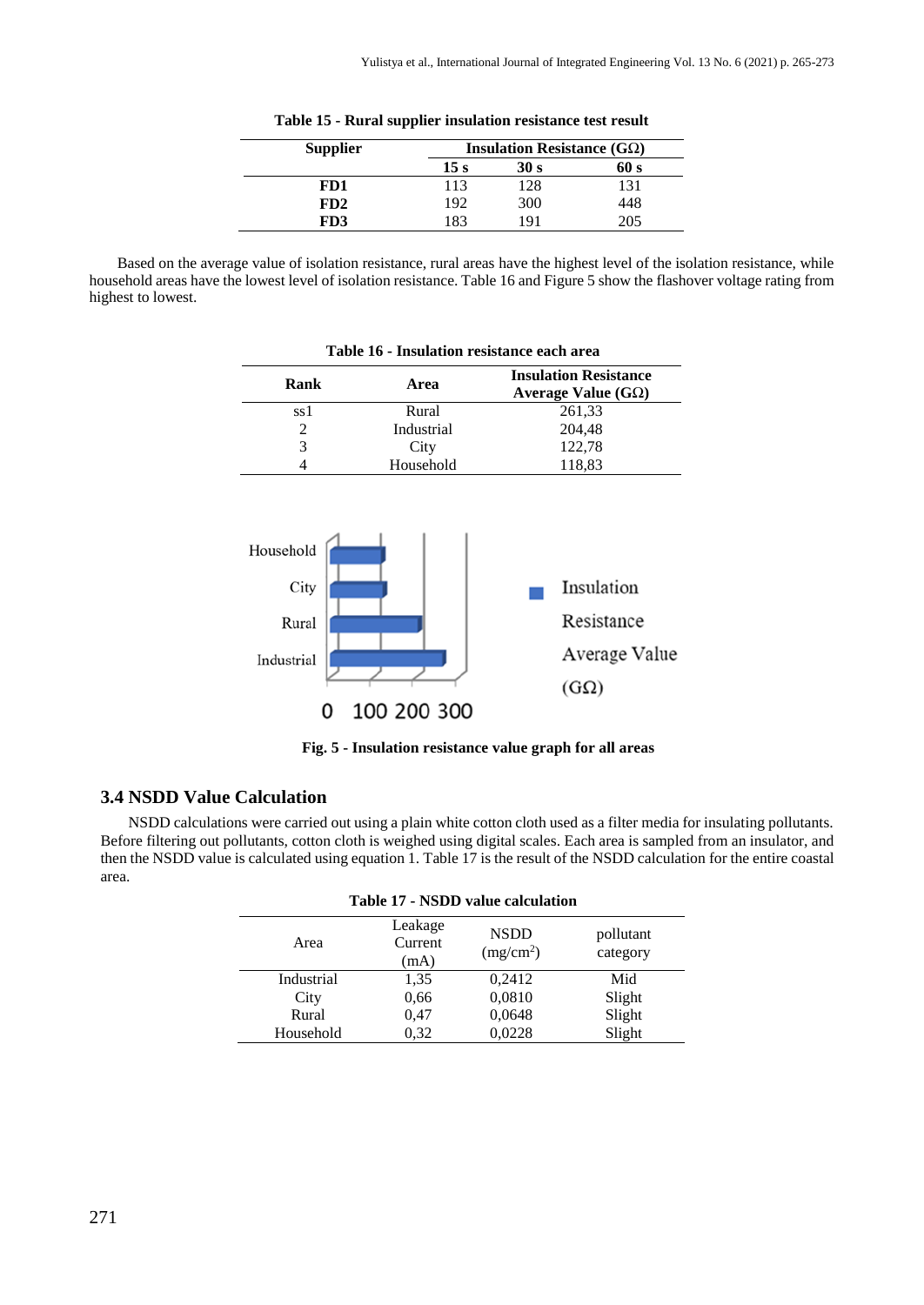

#### **3.5 Overall Scale Comparison**

**Fig. 6 - Coastal area map with area rank number**

In Figure 6, the industrial area is ranked first in the leakage current test. This is due to its geographical location which is close to the coast, so it is possible to be exposed to sea breezes. Besides, industrial pollutants also significantly affect the leakage current. For the flashover voltage, the industrial area is ranked 3rd where the average value of the flashover voltage is small. This is because the pollutants that stick to it come from the industry itself and the sea breeze. The insulation resistance of industrial areas is in the 2nd place of 204.48  $G\Omega$ . This means that the dielectric strength of the industrial area insulator is good and the porcelain material is strong. The city area is ranked 3rd in the leakage current test with a value of 0.55 mA. For flashover voltage city area is ranked 2nd where the average value of the flashover voltage is quite large, with a value of 51.5 kV. The insulation resistance of the industrial area is in the 3rd place of 122.78 GΩ. Rural area is ranked 2nd in the leakage current test with a value of 0.61 mA. For flashover voltage, rural area is ranked 1st where the average value of the flashover voltage is large, with a value of 53.4 kV. This is because of the pollutants that stick only from dust, not from industry or sea breezes. The isolation resistance of rural area is ranked 1st at 261.33 GΩ. This means that the dielectric strength of the rural insulator is good and the porcelain material is strong. The household area is ranked 4th in the test for leakage current, flashover voltage and insulation resistance with values of 0.44 mA, 39.34 kV, and 118.83  $G\Omega$ , respectively.

#### **5. Conclusion**

Based on the experiments and tests result carried out, the conclusions that can be taken are as follows. Firstly, the higher the voltage applied to the insulator, the leakage current value will increase. This means that the conductivity in industrial area is greater than in other areas. In NSDD, the higher the NSDD value in the insulator, the more the leakage current value will increase, which in industrial areas has a higher level of conductivity than in other areas. The order of the highest to lowest NSDD values is the same as the order of the leakage current values. In addition, industrial areas have the highest NSDD value, so they are categorized as moderate pollutants, while other areas are classified as low pollutants.

The highest flashover voltage and insulation resistance are in the rural area insulator, while the lowest flashover voltage is in the household area. However, after the experiments, the sequence is different from the leakage current. Apart from being influenced by the leakage current, the flashover voltage is also influenced by other things such as the dielectric strength of the insulator, the porcelain material used by each manufacturer is different.

#### **Acknowledgement**

The authors would like to thank the Directorate General of Higher Education, Ministry of Education, Culture, Research, and Technology of Republic of Indonesia for the multi-year funding of this research.